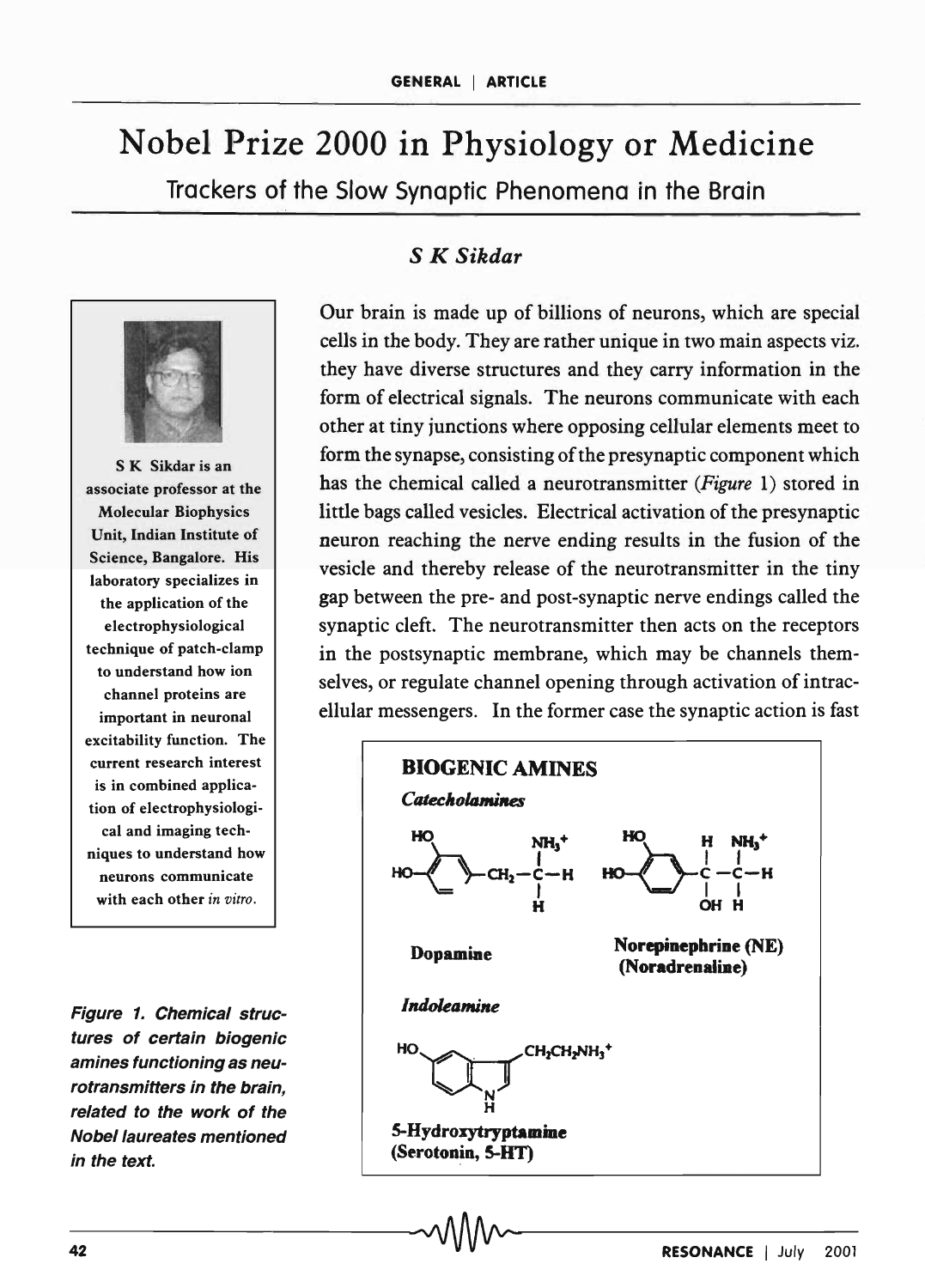and almost immediate, limited by the diffusion of the neurotransmitter to the receptor channel, while in the latter the response is slow.

The Nobel citation of the awards made for 2000 reads as follows « *The award has been given for studies on signal transduction in the nervous system".* One of the key neurotransmitter molecule whose discovery was phenomenal and essentially made by Arvid Carlsson in the 1950s is dopamine. *Figure* 2 shows the biochemical pathway for the synthesis of norepinephrine. Dopamine was thought to act as a precursor of norepinephrine, but not a neurotransmitter until the experiments of Arvid Carlsson proved otherwise. In one such experiment, Carlsson and his colleagues gave reserpine to experimental rabbits, a drug which was gaining use in the 1950s, which essentially depletes norepinephrine in the brain making the animals go into stupor. Upon injection of L-dopa, however the animals became active, and examination of the neurotransmitters in the brain, he found increased levels of



Figure 2. Major pathway for the synthesis of noradrenaline in a neuron. Alleviation of the movement related problems related to reserpine administration by L-dopa, suggested to Dr. Arvid Carlsson that L-dopa by conversion to dopamine could on its own act as a neurotransmitter.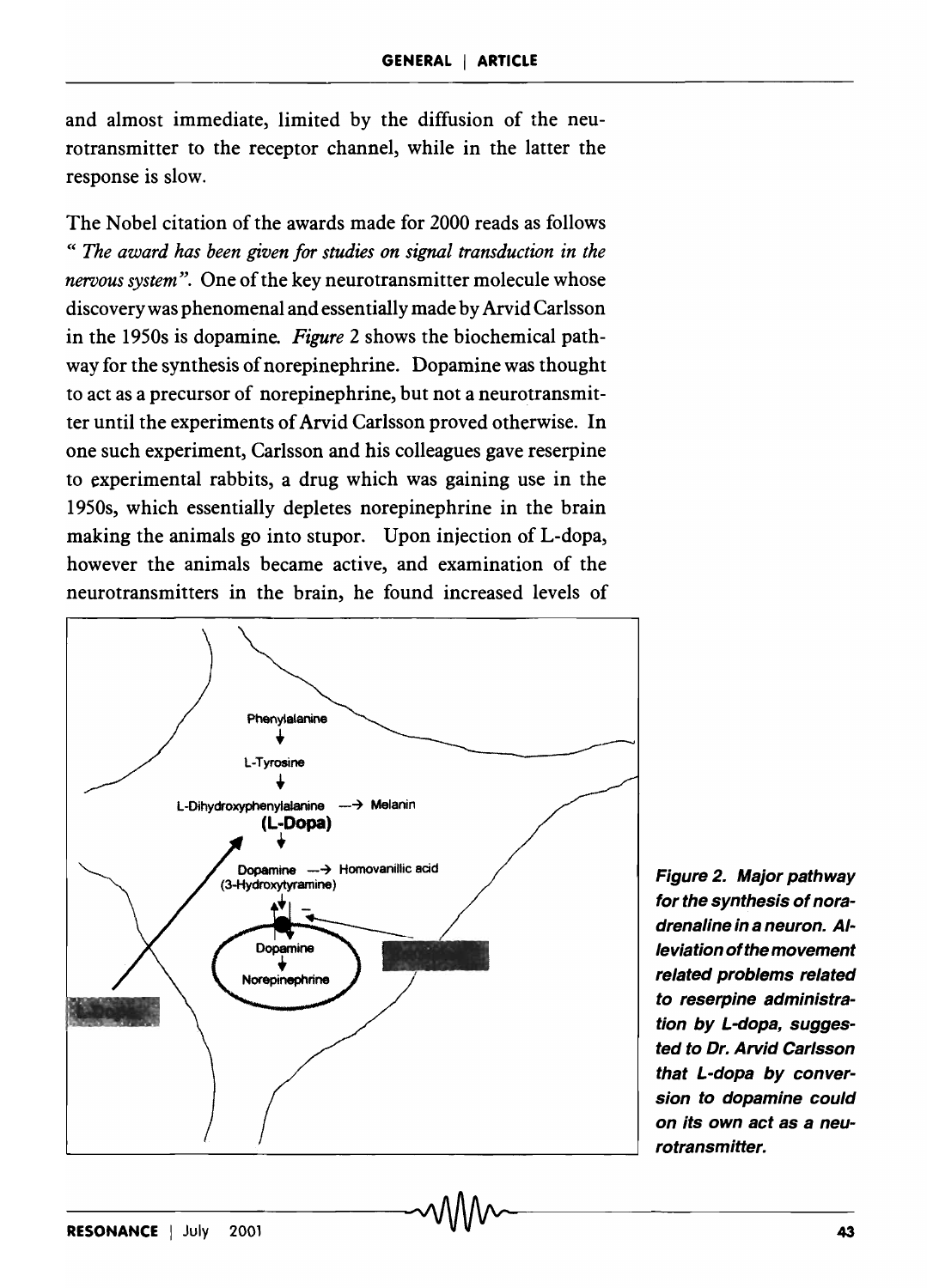Figure 3. The motor circuit of the basal ganglia i.e., the principal brain regions involved in the control of movement. The dopaminergic connection indicated by arrows from thesubstantia nigra to the putamen degenerate in Parkinson's disease and manifest as loss of melanin staining in the brain regions. Melanin is a by-product of L-dopa. See Figure 2.



dopamine instead of norepinephrine. This suggested that dopamine, acting as a neurotransmitter caused functional recovery of the animal.

How important was this discovery? We are aware of a neurological disease called Parkinson's disease, which is characterized by rigidity and tremors. Movement control is a complex process requiring interaction and active participation of neurons in the different areas of the brain as indicated in *Figure* 3. Dopamine is found in specific areas of the brain viz. the caudate nucleus, putamen and substantia nigra. The main dopamine carrying neuronal pathway arises in the substantia nigra. Axons from the substantia nigra reach the neo-striatum. Dopamine is stored in synaptic vesicles located in the nerve terminals from which they are released upon stimulation.

The discovery of dopamine as a neurotransmitter by Carlsson and his group, led in turn to the finding that degeneration of dopamine producing neurons involved in movement control is what causes the tremor, rigidity and akinesia. As a consequence of the initial observations of the reversal of rigidity in reserpine treated experimental animals with L-dopa, L-dopa was developed as a drug against Parkinson's disease and is still used today to treat patients with Parkinson's disease. One of the conse-

The discovery of dopamine as a neurotransmitter by Carlsson and his group, led in turn to the finding that degeneration of dopamine producing neurons involved in movement control is what causes the tremor, rigidity and akinesia.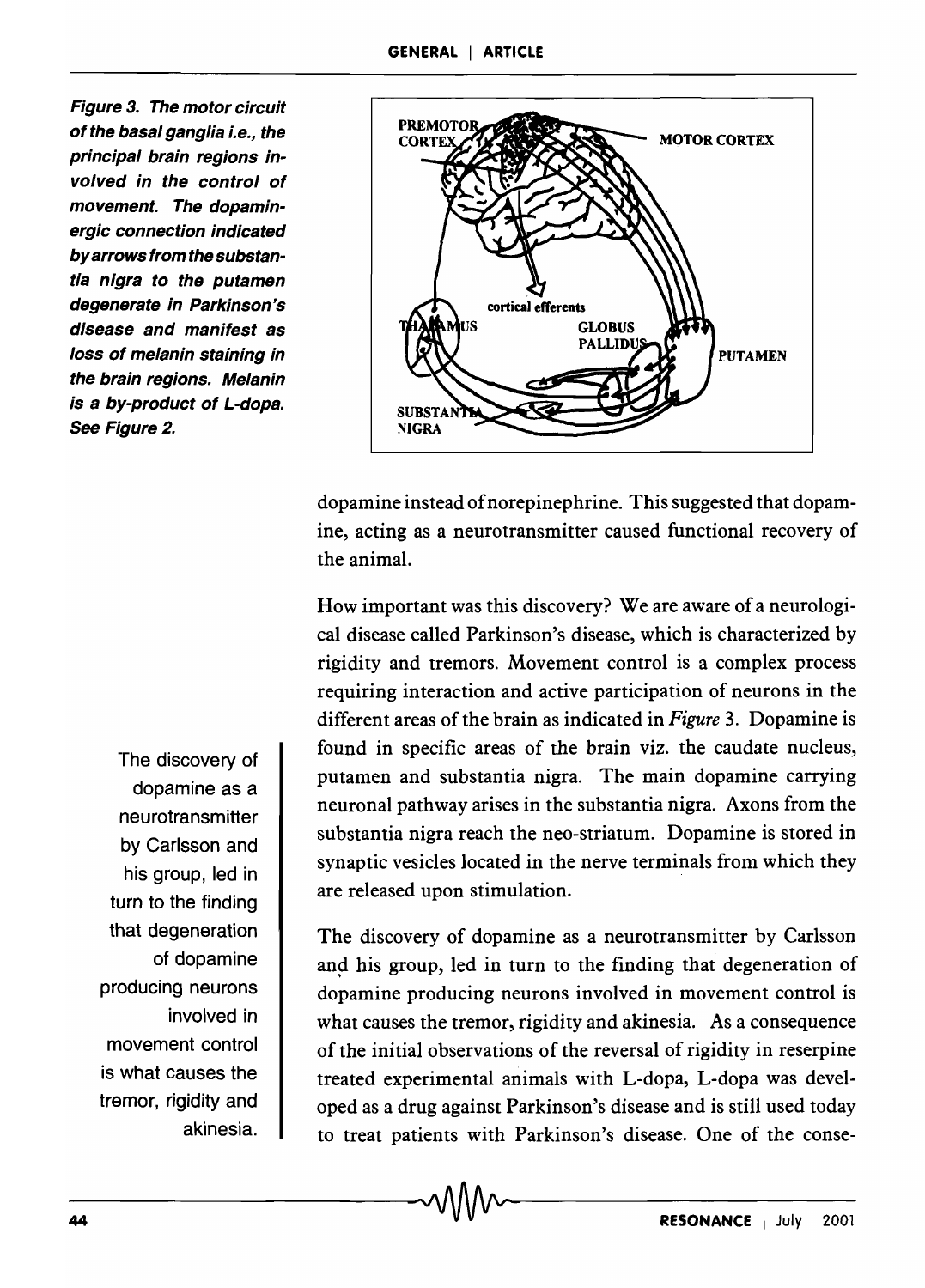

quences of treatment with L-dopa is the manifestation of psychiatric diseases and this is because the dopaminergic pathways are also involved in regulating behaviour. In Parkinson's disease there is progressive loss of dopaminergic neurons, i.e., neurons that synthesize dopamine and the neuronal loss can be as high as 45% per decade. The cause of neuronal death is believed to occur due to a combination of oxidative stress, mitochondrial dysfunction, excitotoxicity and calcium influx. The long-term solution to the treatment of Parkinson's disease lies in replacing the lost connections. Transplantation of fetal neurons in experimental animal models of Parkinson's disease has been tried and there are reports of human trials as well. The application of gene-therapy in a recent report is schematically shown in *Figure* 4. The use of L-dopa in treatment of Parkinson's disease, subsequently led to the development of antipsychotic and antidepressive drugs, and ushered in an era of a more humane approach to treat patients suffering from these ailments.

How does dopamine act on the neurons? Is it a fast action or a slow action? Fast in terms of neurophysiological function refers to a phenomenon occurring in millisecond range, while a slow response occurs in the range of seconds to hours. The action of the neurotransmitter acetylcholine at the neuromuscular junction on the muscle cell is a fast response and is aptly so, because

Figure 4. The most recent experiments on monkeys seem to indicate that local application of lentiviral vectors containing the GDNF therapeutic gene, results in sprouting of dopaminergic terminals in the putamen and caudate nucleus of the brain, which are regions affected in Parkinson's disease. The decrease in Parkinsonian symptoms occurred 1-2 months after GDNF gene delivery and lasted for upto 8 months. (Kodower and others, Science, 290: 723, 2000)

Arvid Carlsson was born on January 25, 1923 in Uppsala, Sweden, and is cur-

rentlyan Emeritus Professor at

the Department of Pharmacology, Goteborg University, Sweden.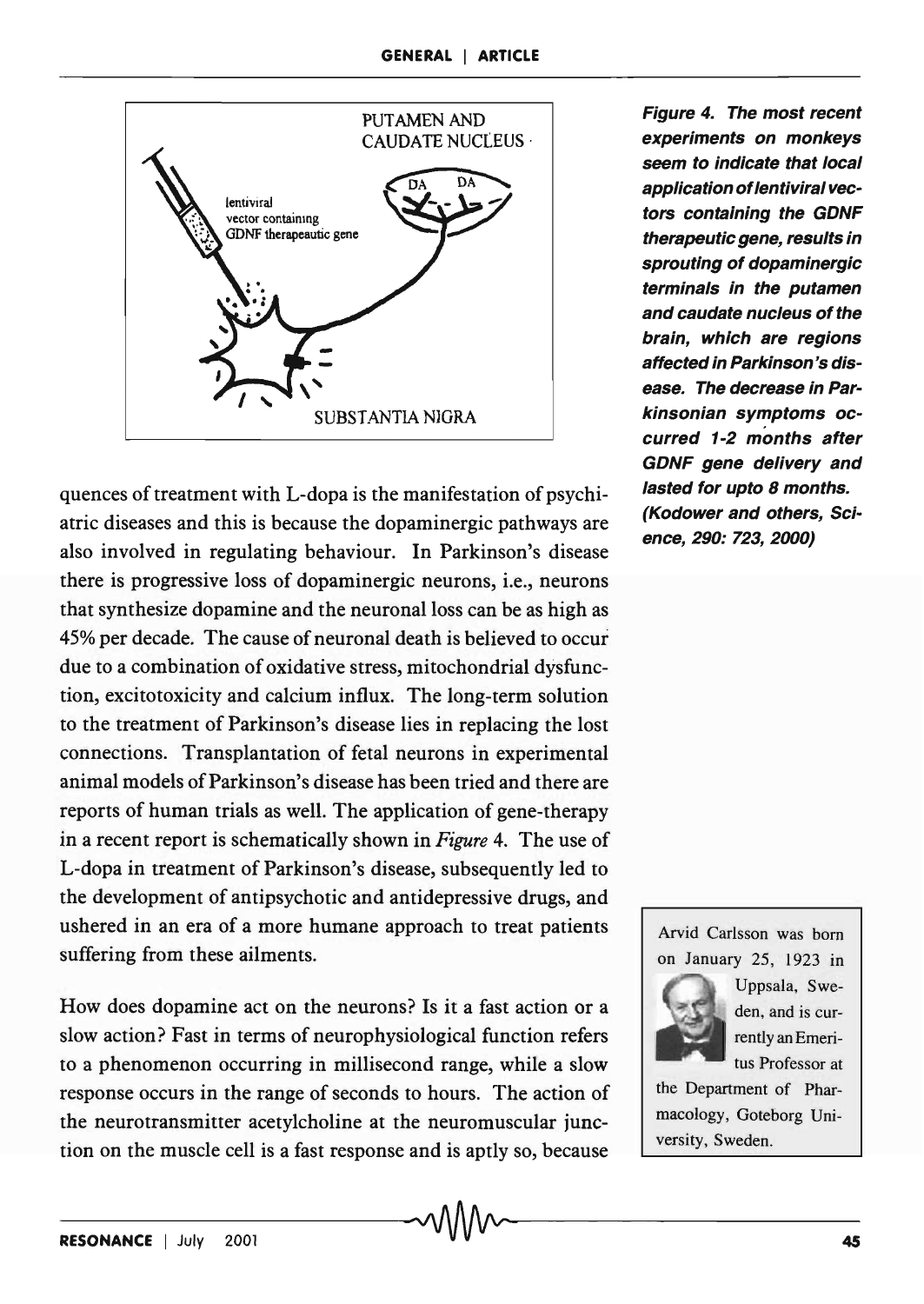Figure 5. Mediation of slow changes in resting membrane potential by dopamine and slow synaptic patential changes following release of dopamine from the presynaptic nerve terminals. Activation of dopamine receptors following dopamine binding results in increased levels of cAMP in the cytosol through enhanced adenylate cyclase activity. Phosphorylation of ion channels in the membrane, through activation of protein kinase A, results in modulation of ion channel activity and thereby changes in membrane potential.

the contraction of muscles required for retraction of the hand from the source of pain or noxious stimulus such as heat has to be fast. A number of functions of the brain such as mood and alertness however involve slow synaptic transmission. Slow synaptic transmission can also control fast synaptic transmission. Discoveries related to the participation of the neurotransmitter dopamine in slow transmission was essentially made by Paul Greengard. He further went on to show that slow synaptic transmission involves protein phosphorylation. Protein phosphorylation is an important biochemical reaction where coupling of phosphate groups to a protein alters its structure and function. What Paul Greengard showed is that when dopamine acts on the receptor in the postsynaptic membrane it results in the production of the messenger, cAMP inside the cell, which in turn activates a protein called protein kinase A, which adds phosphate groups to other proteins in the nerve cell. An important class of proteins in the membrane of nerve cells is ion



channels. Flow of ions through the channel controls the excitability of nerve cells, which aids in electrical transmission along axons and nerve terminals. *Figure* 5 schematically shows the mode of action of dopamine in the post -synaptic membrane to mediate the slow synaptic response. In an exhaustive series of work, Paul Greengard showed the occurrence of phosphorylation in several regions of the brain. Continued research efforts on the phosphorylation mechanisms revealed that dopamine and several other neurotransmitters influence a regulatory protein called DARPP-32 whose role is like a conductor in an orchestra regulating the function of several membrane proteins particularly ion channels, thereby altering their function.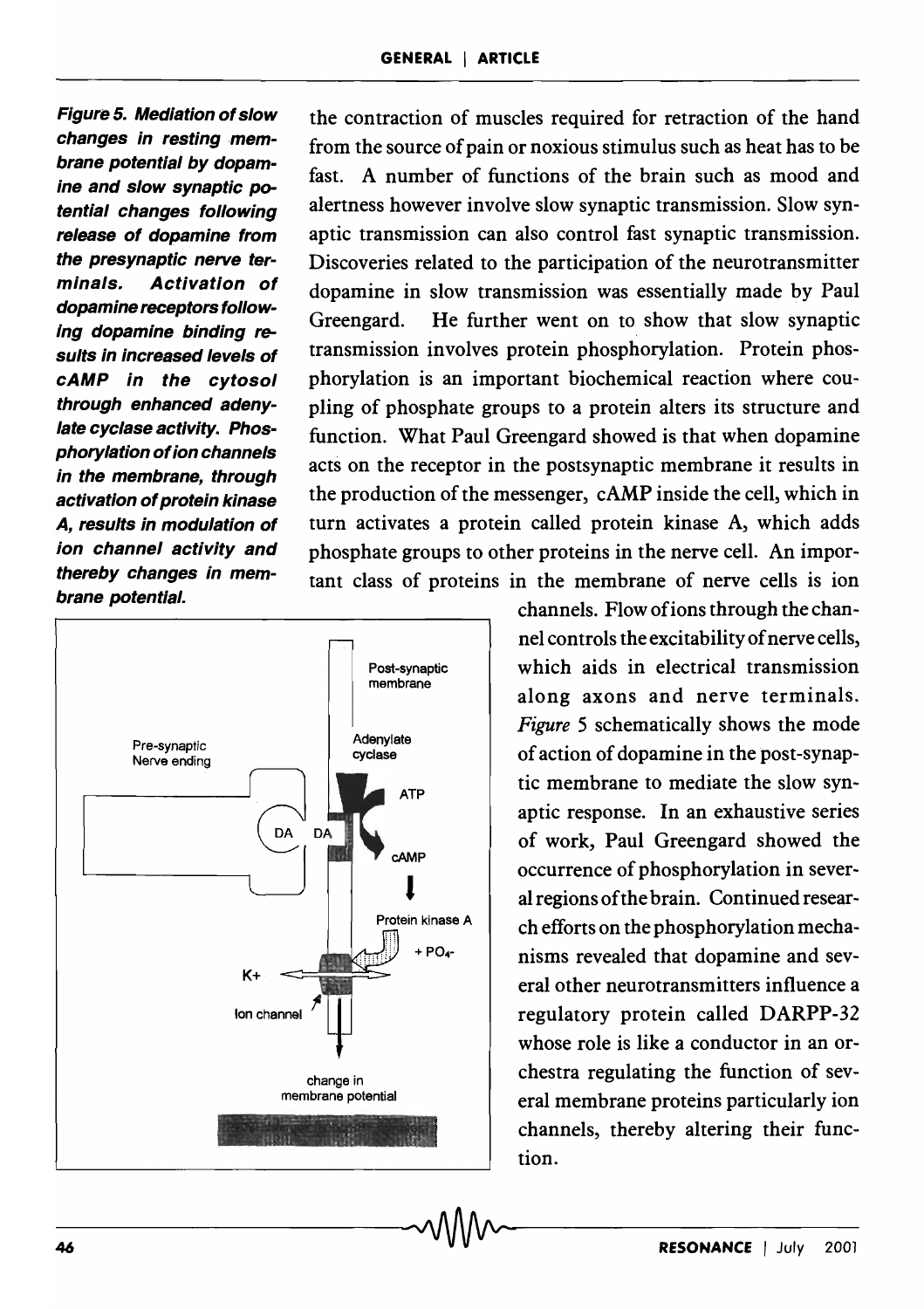The phosphorylation of proteins by a neurotransmitter, which participates in slow synaptic transmission, has several important functional consequences. One important functional aspect of the brain which has been investigated in molecular details, and whose manifestation has been ascribed to protein phosphorylation, is learning and memory.

Learning can be broadly defined as the process of acquiring knowledge of the world, while memory can be defined as the retention or storage of that knowledge. Cognitive psychologists broadly classify memory into two types, viz. explicit memory and implicit memory. Explicit memory is the memory related to people, places and things, while implicit memory is the memory associated with acquisition of motor/perceptual skills. Implicit memory can be either of the associative type or the non-associative type. Habituation and sensitization, which are responses to repeated exposure to a single type of stimulus, fall under the nonassociative memory class. The reader is requested to see an earlier article by Rohini Balakrishnan (see Learning from a Sea Snail: Eric Kandel, *Resonance,* Vol. 6, No.6, p. 86,2001).

Eric Kandel used the sea slug *Aplysia cali/ornica* to understand the mechanisms of learning and memory. *Aplysia* has comparitively a simpler nervous system with a smaller number of neurons (20,000) compared to billions of neurons in the brain of a mammal such as rat. It has a simple protective reflex that protects its gills, which was used by Kandel to unravel the molecular basis of learning and memory. The premise for using such a simple system was that even simple primitive organisms must learn in order to survive. His earlier experimental system consisted of placing the slug in a chamber containing sea water, and applying controlled jets of water or pressure to the siphon to stimulate it *(Figure* 6). The extent of the withdrawal of the gill was monitored either by monitoring muscle tension of the gill or by placing a photo-cell beneath the gill, the amount of light reaching the photocell being an indicator of the status of the gill; in a retracted state, more light would reach the photocell. Using this simple system he went on to show the phenomenon of

Paul Greengard, was born December 11, 1925 in New



York, USA and is currently Profes sor and Head, Laboratory of

Molecular and Cellular Neuroscience, The Rockefeller University, New York, NY.

Eric R Kandel was born on November 7, 1929 in



Vienna, Austria is an American citizen. He is currently at the

Center for Neurobiology and Behavior, Columbia University, New York, USA.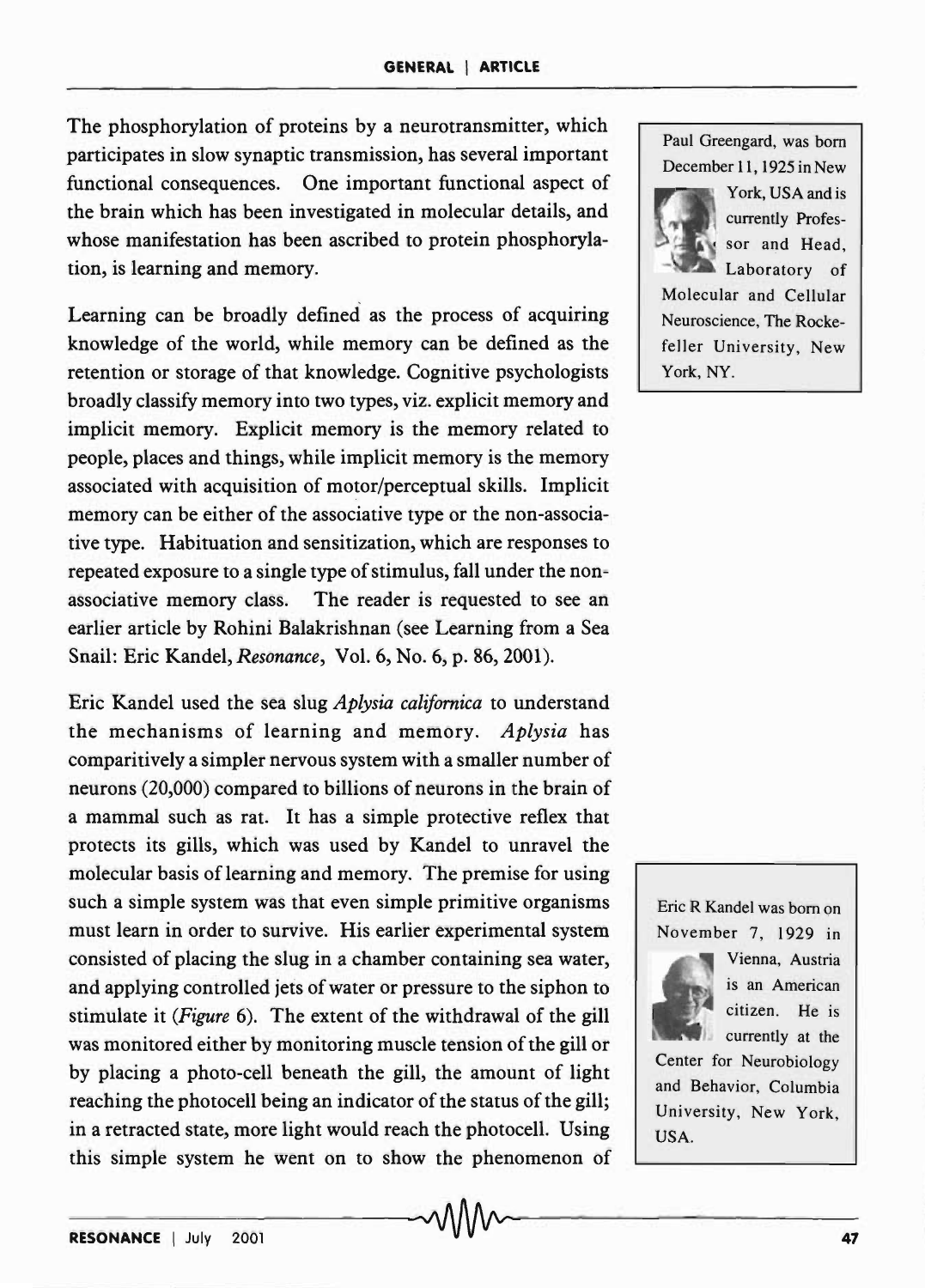

Figure 6. Defensive withdrawal reflex in sea slug, Aplysia. Dorsal view of an intact Aplysia, with parapodia and mantle shelf retracted to expose the gills and the siphon. Stimulation of the siphon by applying either gentle pressure or a jet of water causes contraction of the gill (8) from the relaxed state shown in A. Kandel essentially used this simple preparation to unravel the molecular basis of learning and memory, by monitoring the electrical activity of neurons in the abdominal ganglion while the animal exhibited the reflex activity.

habituation. Habituation can be explained in a simpler way by considering our response to bursting of crackers on a Diwali evening, the Indian festival of lights. The reaction to the bursting of cracker is plotted as an arbitrary normalized startle response in *Figure* 7. Initially, i.e., the startle response is high, but as the evening progresses the response to cracker bursting diminishes, a phenomenon termed by psychophysiologists as habituation. If an adverse stimulus such as pinching is

given during the period of habituation, then the person shows a heightened response to the bursting of a cracker subsequent to pinching, a phenomenon termed as sensitization.

Eric Kandel was able to demonstrate these phenomena experimentally in the *Aplysia,* by applying controlled and constant stimulus to the siphon and monitoring the retraction of the gill. The remarkable achievement of Eric Kandel lays in pushing the question further to understand what neurons participate in the habituation and the sensitization process. Careful experimentation using simultaneous monitoring of gill withdrawal reflex and neuronal activity using intracellular recording techniques which helps probe the electrical changes in a single neuron, helped identify the key neurons and the interneurons located in the abdominal ganglion in the gill withdrawal reflex. Experimentally identifying the participating neurons is indeed a daunting task, it is like trying to figure out how the different chips in a printed circuit board are connected without a circuit diagram at hand. But the problem is comparatively simpler to solve in a simpler system such as *Aplysia* because of the smaller number of neurons involved. An important finding by Eric Kandel was that certain kinds of stimuli resulted in amplification of the protective reflex of the sea slug, and the strengthening of the reflex could remain for days and for weeks and was thus a form of learning. He further went on to show that learning was due to an amplification of the synapse that connects the sensory nerve cells to the motor neurons which activate muscle groups that give rise to the protective reflex. In trying to decipher the phenomenon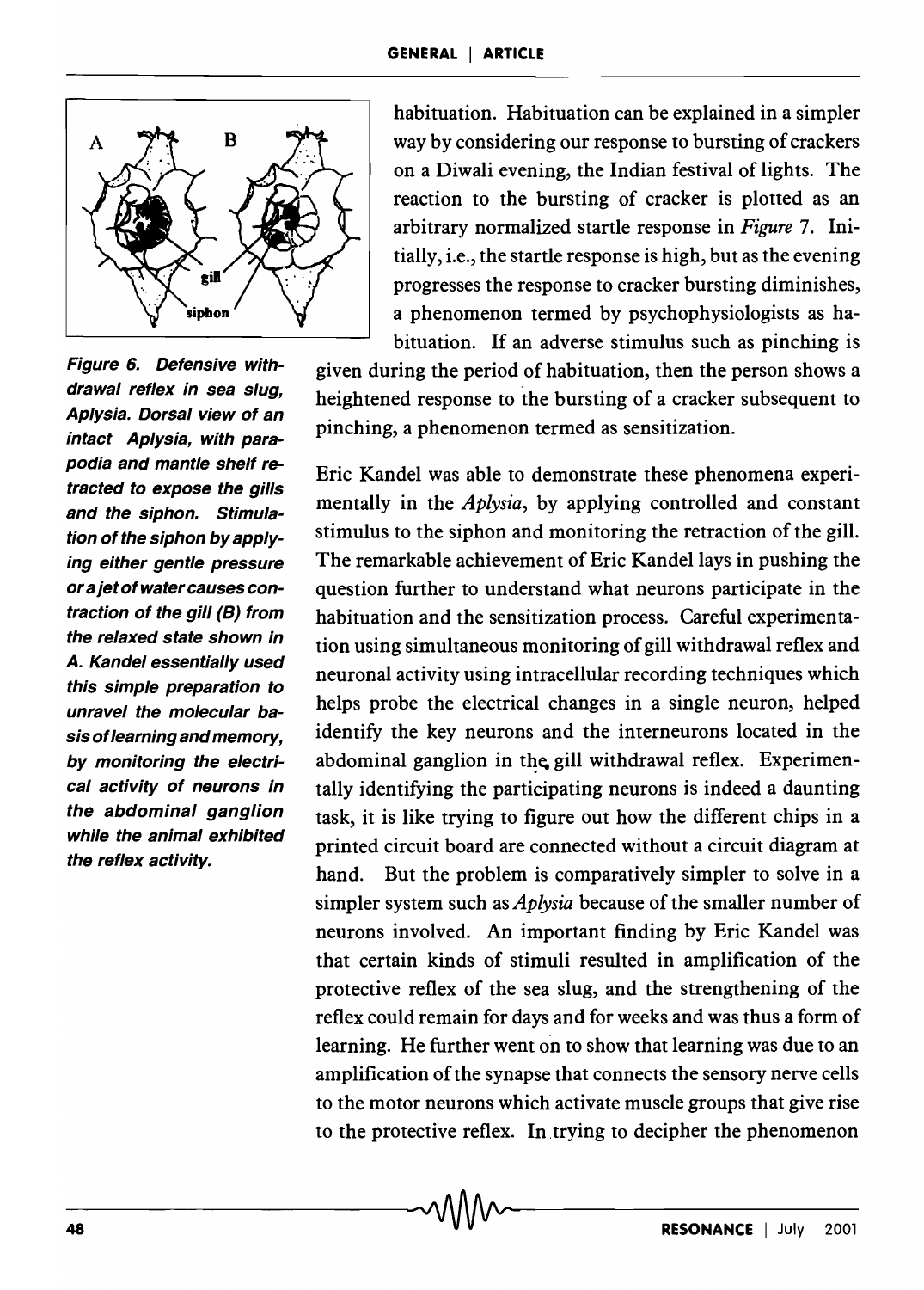

electrophysiologically he used the quantal hypothesis which was used by the Nobel laureate Bernard Katz to understand neurotransmitter release at the neuromuscular junction.

The amplification of the synapse essentially meant that increased amount of neurotransmitter is released at the synapse. It then became important to understand what causes the heightened release of neurotransmitters which are packaged in little sacs, the synaptic vesicles. The advent of the patch-clamp technique, an electrophysiological technique which helps us understand the function of a single bio-molecule, an ion-channel in the membrane of a cell in real time helped further in the understanding of the finer cellular details. It was found that serotonin, a slow neurotransmitter resulted in the closure of a class of ion channels i.e., the  $K +$  selective ion channels, through phosphorylation by protein kinase A. Activation of protein kinase A occurs by increased levels of cAMP inside the nerve terminal. Closure of  $K +$  channels manifests electrophysiologically as a broadening of the action potential waveform, which in turn leads to increased influx of calcium through voltage-gated

Figure 7. Habituation and sensitization exemplified by the startle response in a human exposed to the noise of a cracker burst during a Diwali (the Indian festival of lights) evening. During the earlier part of the evening, the response is high and wanes with time, i.e., habituation to the stimulus occurs. A different stimulus e.g. a strong pinch results in a heightened startle response- a phenomenon related to sensitization.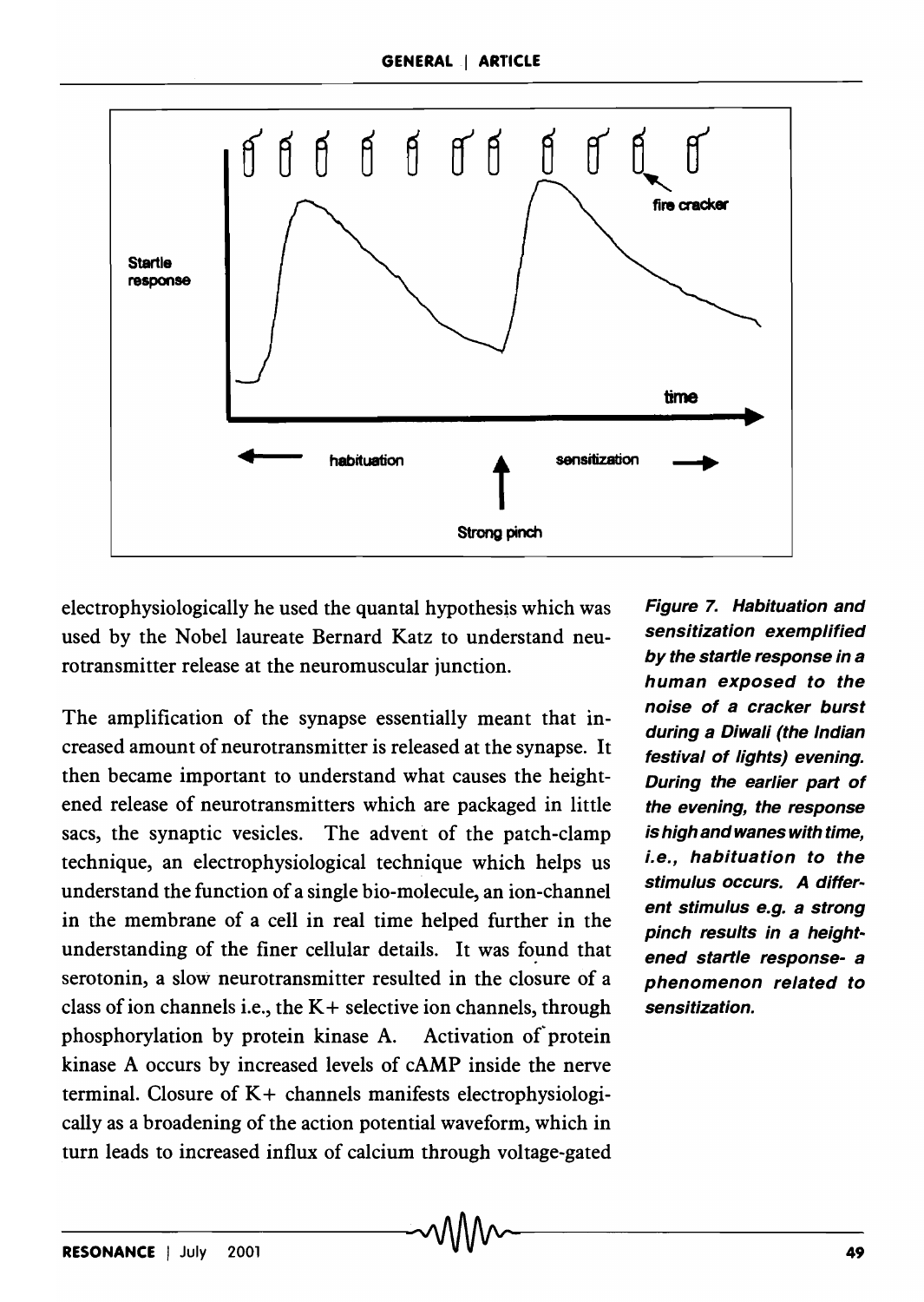Figure 8. Cellular and molecular mechanisms underlying long-term sensitization in the Aplysia, summarizing the findings of Eric Kandel. See text for details.



calcium channels to promote increased fusion of synaptic vesicles with the presynaptic membrane and thereby increase transmitter release. The results are summarized in *Figure 8.* 

Subsequently, Eric Kandel's group went on to establish that cAMP can activate transcription factors by reaching the nucleus of the cell and cause changes in several proteins in the synapse, increase in certain proteins and decrease in other proteins. Long-term memory, which we are aware of as human beings, as our ability to recall events that occurred in the distant past, would involve such changes in the levels of proteins in the synapse. He has also demonstrated that the long term changes in synaptic function seen in the sea slug, also occur in the part of the mammalian brain called the hippocampus. Recent studies which include the application of confocal microscopy, indicate that the shape of the synapse can indeed change such that they become larger *(Figure* 9), and are a consequence of the cellular events shown in *Figure* 8. Much of the recent work from Kandel's group